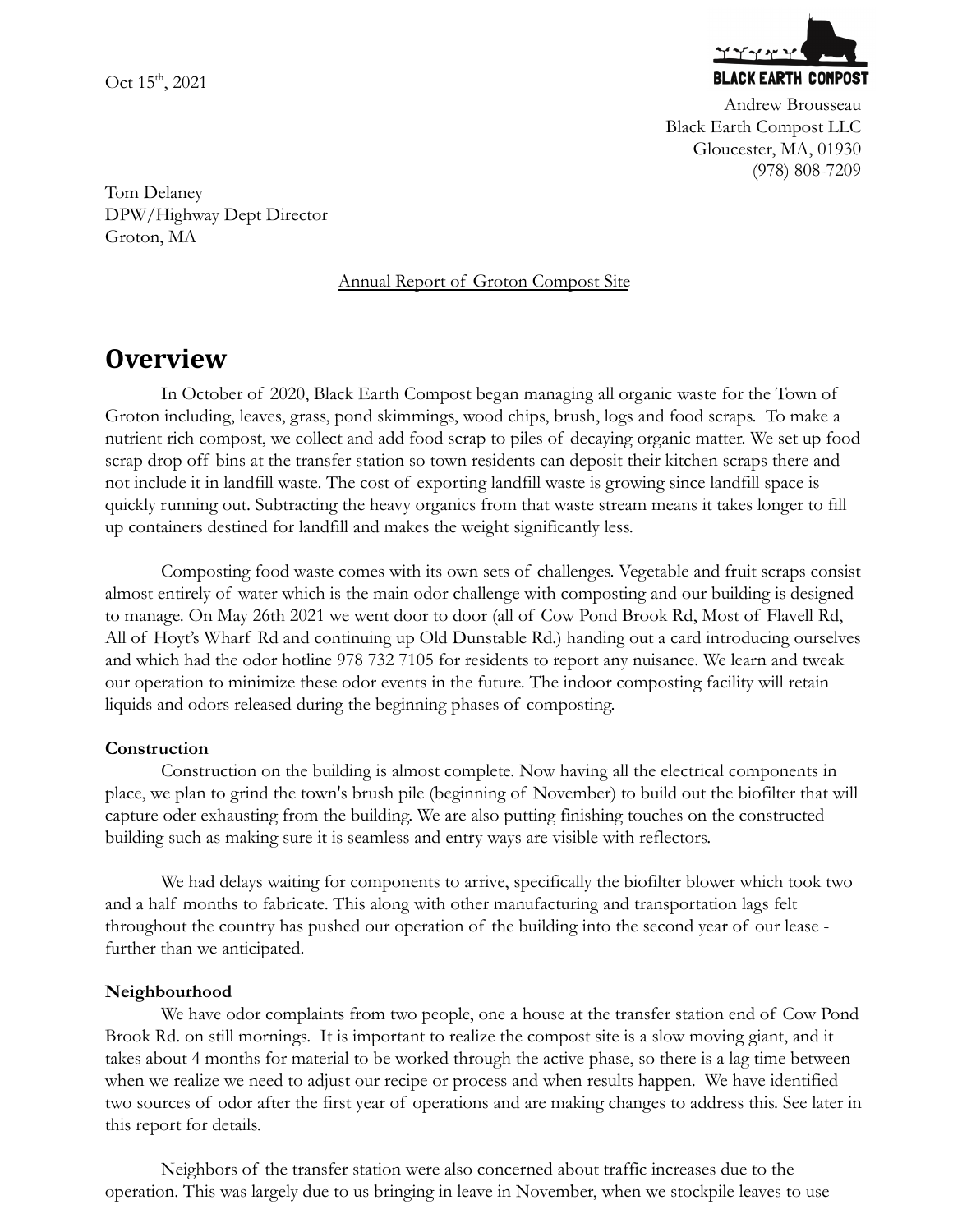throughout the following year as a carbon amendment. We have not had any reports of traffic issues since Spring, 2021 and have been told our trucks are going the speed limit since we implemented a GPS geo-fence monitoring system.

#### **Residents**

In General residents like the new layout and are thrilled with the compost they are picking up. We have had reports of great growth of vegetables and lawn with the new product. We will post some information at the compost pile about how residents can utilize the compost to feed their trees each year to prevent tree health issues. We are delivering some to the Groton Garden Club for greening the town. After GrotonFest it was clear that we need to get the word out more, because most people had no idea that curbside service was offered now.

We try to accommodate residents while they visit the area, asking if they need help or at least waving from afar with a friendly smile. Beginning to create a sense of community where discussions can occur based on improving local soil and maximizing recycling efforts is what we are after.

Goals for the next 12 months…

- -Stockpile leaves differently to prevent odors
- -Begin to use our indoor processing facility to minimize odors
- -General site improvement grading of areas near police firing range.
- -More outreach for residential programs.

# **Current Activity**

All activity is viewable on the shared document with the town located here… [https://docs.google.com/spreadsheets/d/1aRUXMerMeP\\_d4Q4\\_ptuFvUx3uU5eehHH1fEJVQguG0](https://docs.google.com/spreadsheets/d/1aRUXMerMeP_d4Q4_ptuFvUx3uU5eehHH1fEJVQguG0w/edit?usp=sharing) [w/edit?usp=sharing](https://docs.google.com/spreadsheets/d/1aRUXMerMeP_d4Q4_ptuFvUx3uU5eehHH1fEJVQguG0w/edit?usp=sharing)

#### **Collection Trucks**

There are now five Black Earth Compost collection trucks stationed at the facility with five full-time drivers that go out on routes five days a week. We receive and process fifty tons of food waste collected by these trucks a week.

#### **Tractor Trailers**

A higher number of tractor trailer trips was done in the Spring because of the nature of the planting season and soil prep for the upcoming growing season. The same trend happens in the fall when growers prep their soil for winter by applying compost while planting winter cover crops.

#### **Transfer Station food scrap drop off bins**

- -Currently we pick up these totes on Tuesday and Friday.
- -3 totes are emptied per pick up.
- -This is approximately 120 households per week.



Tons of food waste/month collected at transfer station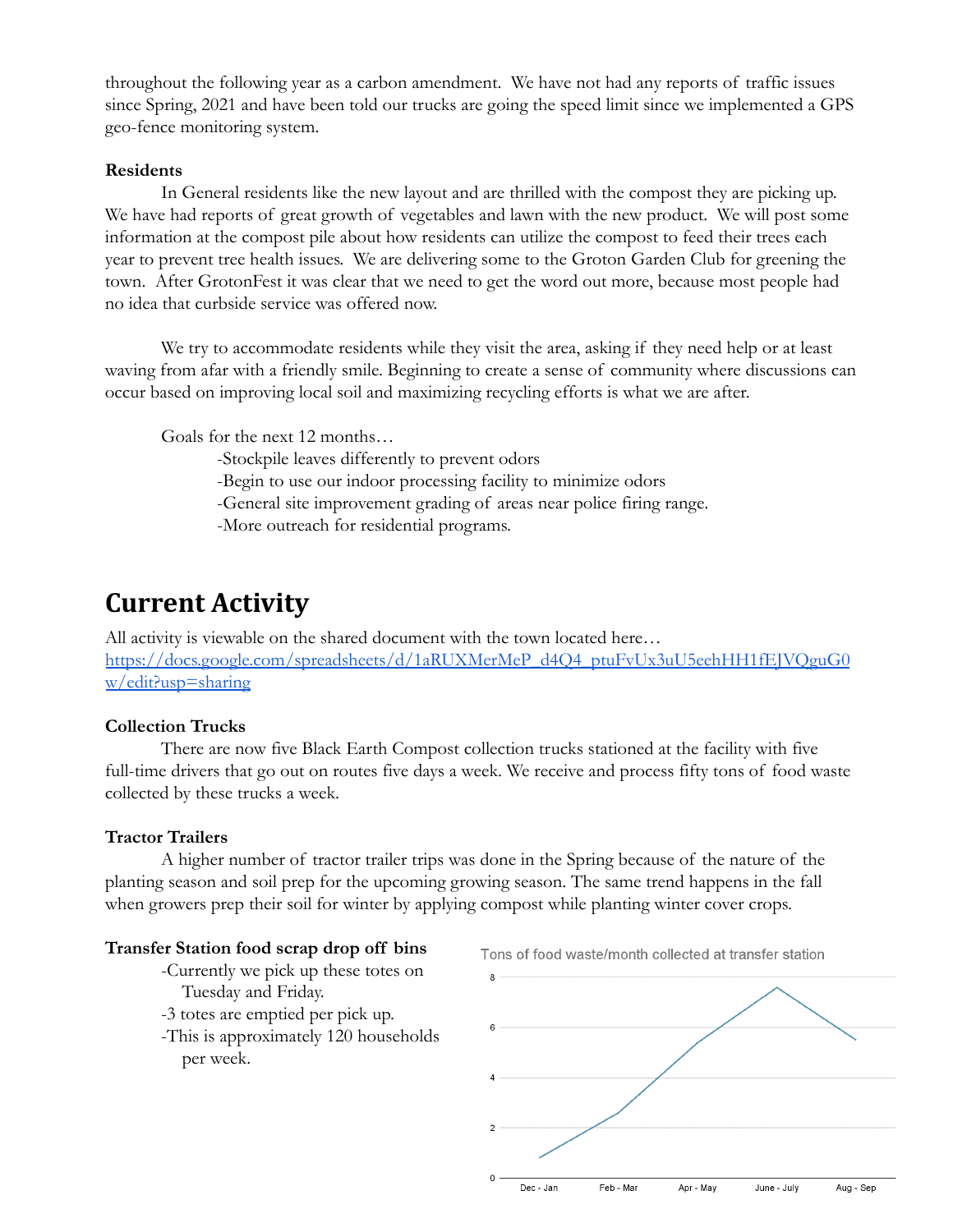#### **Textiles**

We are currently dropping off textiles in the Town's transfer station bins, about 400lbs per week. We presume the town is receiving money for these when they are collected.

#### **Groton School Collection**

The school has not taken us up on our offer yet that we will provide half off collection service to the schools. We estimate the Groton High school will need 3 totes picked up once per week. This will cost \$25/pickup or about \$950/school year. The first step would be to have our school expert come out and discuss the process with the janitorial staff.

# **Groton Residential Pickup**

We currently have 35 customers in Groton. We want to grow this significantly. We had great response at GrotonFest, many people didn't know we were even in Groton and were excited to sign up. The cost is \$49.99 for 6 months of weekly curbside service. We will pick up yard waste bags or textile bags for a \$5 sticker they can purchase from us. We supply compostable bags when they order from us and we deliver on to their bin during pickup.

# **Traffic Complaints**

We have not had any traffic complaints since we implemented the geofencing. Residents whom we asked said our trucks were driving slower now.

# **Odor Complaints**

This is the largest area that we need to improve upon. We expect with the building completed, after a few months of working material through the system, these will largely diminish. Currently we get complaints from 2 phone numbers on the odor hotline. One person walks in the woods north of the site daily and reports frequently that she detects odors on her walks. The other person is one of the four houses at the transfer station end of Cow Pond Brook rd. and reports odors infrequently.

Next steps on odors….

1st source - the pile of leaves we accumulated in Dec 2020 began to release a fermented sweet odor. This is akin to a feed silage pack on a farm. We have begun to turn the pile to get it aerated which should increase odor temporarily but should improve long term. Going forward when we get leaves in December of this year, we will stockpile and tarp them to prevent moisture from being added to this pile.

2nd source - the initial piles of compost mix exude liquid which has odor. We have been processing food scraps outside while we constructed our indoor processing facility over the last year. These initial piles will be inside the building where the liquid can be captured and reused. These odors should be largely resolved when the building is fully operational. Additionally we want to add more readily available carbon instead of relying solely on leaves which take time to break down. Finer bits of wood chip will absorb more moisture and odor. We will get these when we grind the brush and log pile in about 2 weeks. Once we get into the cycle of grinding and saving the brush, this material will be available consistently for mixing into the initial compost piles.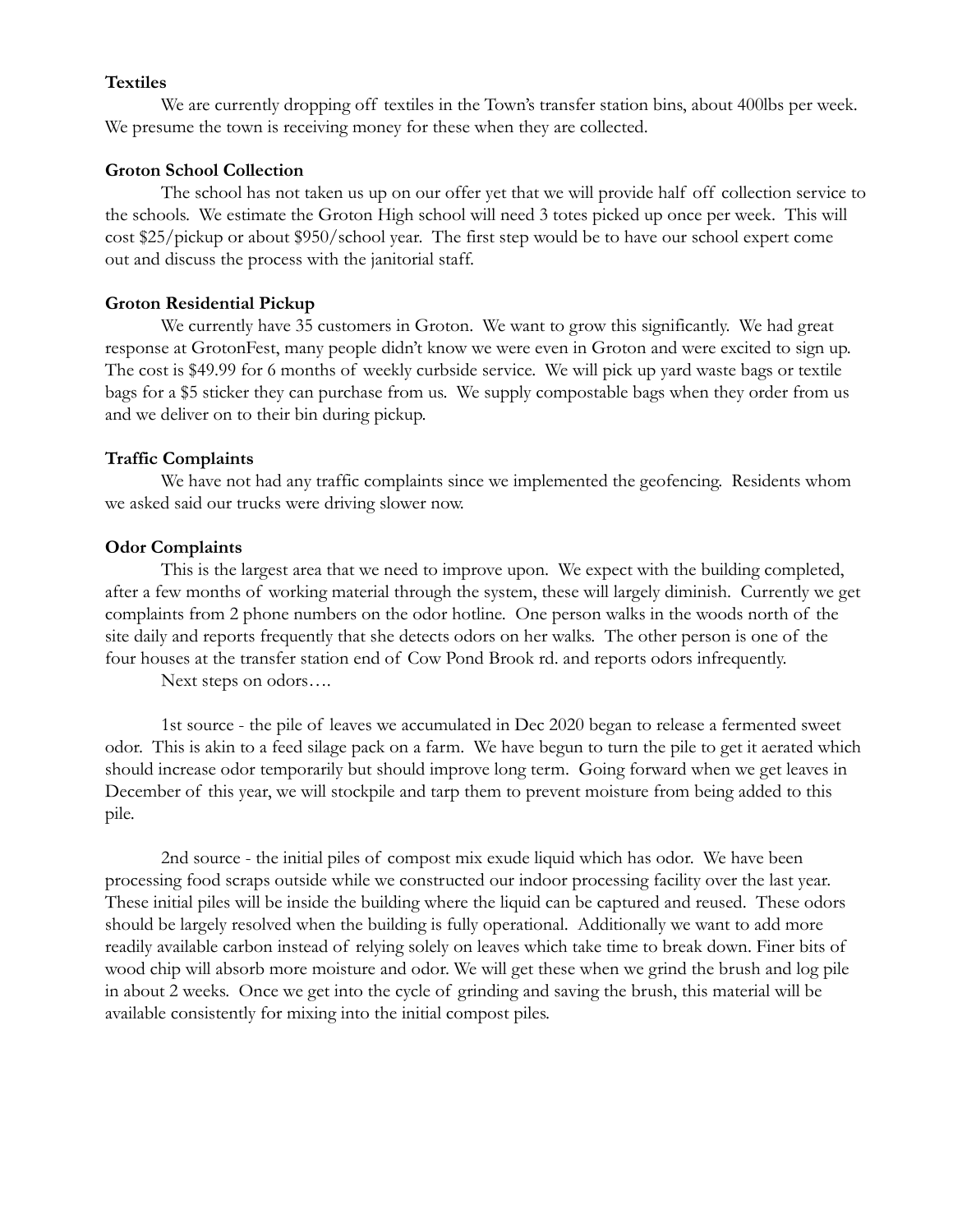Image of the odor complaints we have logged through our beginning of processing food in Gorton. You can view the same, up to date log, with all the other town reports we provide.

| Log of reports called in on the odor hotline 978-732-7105. Could be traffic or odor reports |             |             |                         |                 |                                                             |
|---------------------------------------------------------------------------------------------|-------------|-------------|-------------------------|-----------------|-------------------------------------------------------------|
| Includes reports from Black Earth                                                           |             |             |                         |                 |                                                             |
|                                                                                             |             |             |                         |                 |                                                             |
| <b>Date</b>                                                                                 | <b>Time</b> | <b>Type</b> | Location                | <b>Observer</b> | <b>Probable Cause</b>                                       |
|                                                                                             |             |             |                         |                 |                                                             |
| October 2021                                                                                |             |             |                         |                 |                                                             |
| Thursday, October 7, 2021                                                                   | 8:15 AM     | Odor        | <b>302 CPBR</b>         | Phone: -5260    | Still morning                                               |
| Thursday, October 7, 2021                                                                   | 7:02 AM     | Odor        | <b>CPBR Trail</b>       | Phone: - 1205   | Cool air in morning, still                                  |
| Wednesday, October 6, 2021                                                                  | 7:18 AM     | Odor        | <b>302 CPBR</b>         | Phone: -5260    | Cool air in morning, still                                  |
| Sunday, October 3, 2021                                                                     | 8:35 AM     | Odor        | <b>302 CPBR</b>         | Phone: -5260    | Still morning                                               |
| Saturday, October 2, 2021                                                                   | 7:10 AM     | Odor        | <b>CPBR Trail</b>       | Phone: -1205    | Cool air in morning, still                                  |
|                                                                                             |             |             |                         |                 |                                                             |
| September 2021                                                                              |             |             |                         |                 |                                                             |
| Wednesday, September 29, 2021                                                               | 5:30 AM     | Odor        | <b>302 CPBR</b>         | Phone: -5260    | Cool air in morning, still                                  |
| Tuesday, September 28, 2021                                                                 | 6:28 AM     | Odor        | <b>CPBR Trail</b>       | Phone: - 1205   | Still morning                                               |
| Monday, September 20, 2021                                                                  | 6:30 AM     | Odor        | <b>302 CPBR</b>         | Phone: -5260    | Cool air in morning, still                                  |
| Tuesday, September 14, 2021                                                                 | 6:42 AM     | Odor        | <b>302 CPBR</b>         | Phone: -5260    | Cool air in morning, still                                  |
| Saturday, September 4, 2021                                                                 | 6:45 AM     | Odor        | <b>CPBR Trail</b>       | Phone: - 1205   | Still morning                                               |
|                                                                                             |             |             |                         |                 |                                                             |
| August 2021                                                                                 |             |             |                         |                 |                                                             |
| Saturday, August 28, 2021                                                                   | 5:53 AM     | Odor        | <b>Ball fields</b>      | Phone: -1205    | Streched early pile day before                              |
| Wednesday, August 25, 2021                                                                  | 6:32 AM     | Odor        | <b>CPBR Trail</b>       | Phone: -1205    | Still Day                                                   |
| Saturday, August 21, 2021                                                                   | 6:37 PM     | Odor        | <b>Ball fields</b>      | Phone: - 1205   | Turned pile day before, hot waether, storm coming from East |
| Tuesday, August 17, 2021                                                                    | 7:00 AM     | Odor        | <b>CPBR Trail</b>       | Phone: - 1205   | Still morning                                               |
| Wednesday, August 4, 2021                                                                   | 7:11 AM     | Odor        | <b>302 CPBR</b>         | Phone: -5260    | Still morning                                               |
| Tuesday, August 3, 2021                                                                     | 6:16 AM     | Odor        | <b>CPBR Trail</b>       | Phone: - 1205   | Still morning                                               |
| Monday, August 2, 2021                                                                      | 6:34 AM     | Odor        | <b>CPBR Trail</b>       | Phone: - 1205   | Still morning                                               |
| Sunday, August 1, 2021                                                                      | 6:00 AM     | Odor        | <b>CPBR Trail</b>       | Phone: - 1205   | Still morning                                               |
|                                                                                             |             |             |                         |                 |                                                             |
| <b>July 2021</b>                                                                            |             |             |                         |                 |                                                             |
| Monday, July 26, 2021                                                                       | 6:28 AM     | Odor        | <b>CPBR Trail</b>       | Phone: - 1205   | Still morning                                               |
| Saturday, July 24, 2021                                                                     | 7:45 AM     | Odor        | Backyad of home on CPBR | Phone: -5260    | Still morning                                               |
| Friday, July 23, 2021                                                                       | 6:29 AM     | Odor        | <b>CPBR Trail</b>       | Phone: -1205    | Still morning                                               |
| Thursday, July 22, 2021                                                                     | 6:35 AM     | Odor        | <b>CPBR Trail</b>       | Phone: - 1205   | Still morning                                               |
| Tuesday, July 20, 2021                                                                      | 7:42 AM     | Odor        | Backyad of home on CPBR | Phone: -5260    | Still morning                                               |
| Tuesday, July 20, 2021                                                                      | 7:12 AM     | Odor        | Backyad of home on CPBR | Phone: -7105    | Still morning                                               |
| <b>June 2021</b>                                                                            |             |             |                         |                 |                                                             |
| Wednesday, June 30, 2021                                                                    | 6:22 AM     | Odor        | Groton Trail head       | Phone: - 1205   | Heat wave air, calm morning                                 |
| Sunday, June 13, 2021                                                                       | 6:28 AM     | Odor        | Groton Trail head       | Phone: -1205    | Accumulating air under canopy of trees in calm morning      |
| Friday, June 11, 2021                                                                       | 5:58 AM     | Odor        | Groton Trail head       | Phone: -1205    | Lingering air on calm morning                               |
| Monday, June 7, 2021                                                                        | 6:10 AM     | Odor        | Groton Trail head       | Phone: -1205    | Still air filling low spot of operation                     |
| Sunday, June 6, 2021                                                                        | 6:09 AM     | Odor        | Groton Trail head       | Phone: - 1205   | Hot morning air                                             |
| Saturday, June 5, 2021                                                                      | 5:48 AM     | Odor        | Groton Trail head       | Phone: - 1205   | Still mornings with warm air filling area                   |
|                                                                                             |             |             |                         |                 |                                                             |

| <b>May 2021</b>                                            |         |         |                                                                                                  |                     |                                                                                                            |
|------------------------------------------------------------|---------|---------|--------------------------------------------------------------------------------------------------|---------------------|------------------------------------------------------------------------------------------------------------|
|                                                            |         |         | 5/27/2021 Handed out Odor Hotline on CPBR, Hoyts Warf, Flavell Rd and some of Old Dunstable Road |                     |                                                                                                            |
| May 25th                                                   | 6:15 AM | Odor    | Groton Trail head                                                                                | Phone: -1205        | Heavy dense air in morning                                                                                 |
| May 24th                                                   | 7:20 AM | Odor    |                                                                                                  |                     | "Odor coming down the road" Nancy (302 CPB Rd.) Still morning/heavy air and NE wind direction              |
|                                                            |         |         |                                                                                                  |                     |                                                                                                            |
| April 2021                                                 |         |         |                                                                                                  |                     |                                                                                                            |
| April 28th                                                 | 1:00 PM | Odor    | In front of transfer station                                                                     | Linda               | Warm air quickly drying and evaperating damp ground.<br>Other possibility is the Transfer station garbage. |
| Week of April 5th                                          |         | Traffic | Cow Pond Brook Rd.                                                                               | Linda?              | Leaf trailers, 2 at a time                                                                                 |
|                                                            |         |         |                                                                                                  |                     |                                                                                                            |
| <b>March 2021</b>                                          |         |         |                                                                                                  |                     |                                                                                                            |
| Unspecified reports of odor from 4 Residenital Neighbours. |         |         |                                                                                                  |                     |                                                                                                            |
| March 8th                                                  |         | Odor    | <b>DPW Entrance</b>                                                                              | <b>Black Earth</b>  | Heavy air                                                                                                  |
|                                                            |         |         |                                                                                                  |                     |                                                                                                            |
| February 2021                                              |         |         |                                                                                                  |                     |                                                                                                            |
| Feburary 17th                                              |         | Odor    | <b>DPW Entrance</b>                                                                              | <b>Black Earth</b>  | Heavy morning air                                                                                          |
|                                                            |         |         |                                                                                                  |                     |                                                                                                            |
| January 2021                                               |         |         |                                                                                                  |                     |                                                                                                            |
|                                                            |         |         |                                                                                                  |                     |                                                                                                            |
| December 2020                                              |         |         |                                                                                                  |                     |                                                                                                            |
| December 4th                                               |         | Odor    | <b>DPW Entrance</b>                                                                              | Andrew, Black Earth |                                                                                                            |
|                                                            |         |         |                                                                                                  |                     |                                                                                                            |
| November 2020                                              |         |         |                                                                                                  |                     |                                                                                                            |
|                                                            |         |         |                                                                                                  |                     |                                                                                                            |
| October 2020                                               |         |         |                                                                                                  |                     |                                                                                                            |
|                                                            |         |         |                                                                                                  |                     |                                                                                                            |
| September 2020                                             |         |         |                                                                                                  |                     |                                                                                                            |
|                                                            |         |         |                                                                                                  |                     |                                                                                                            |